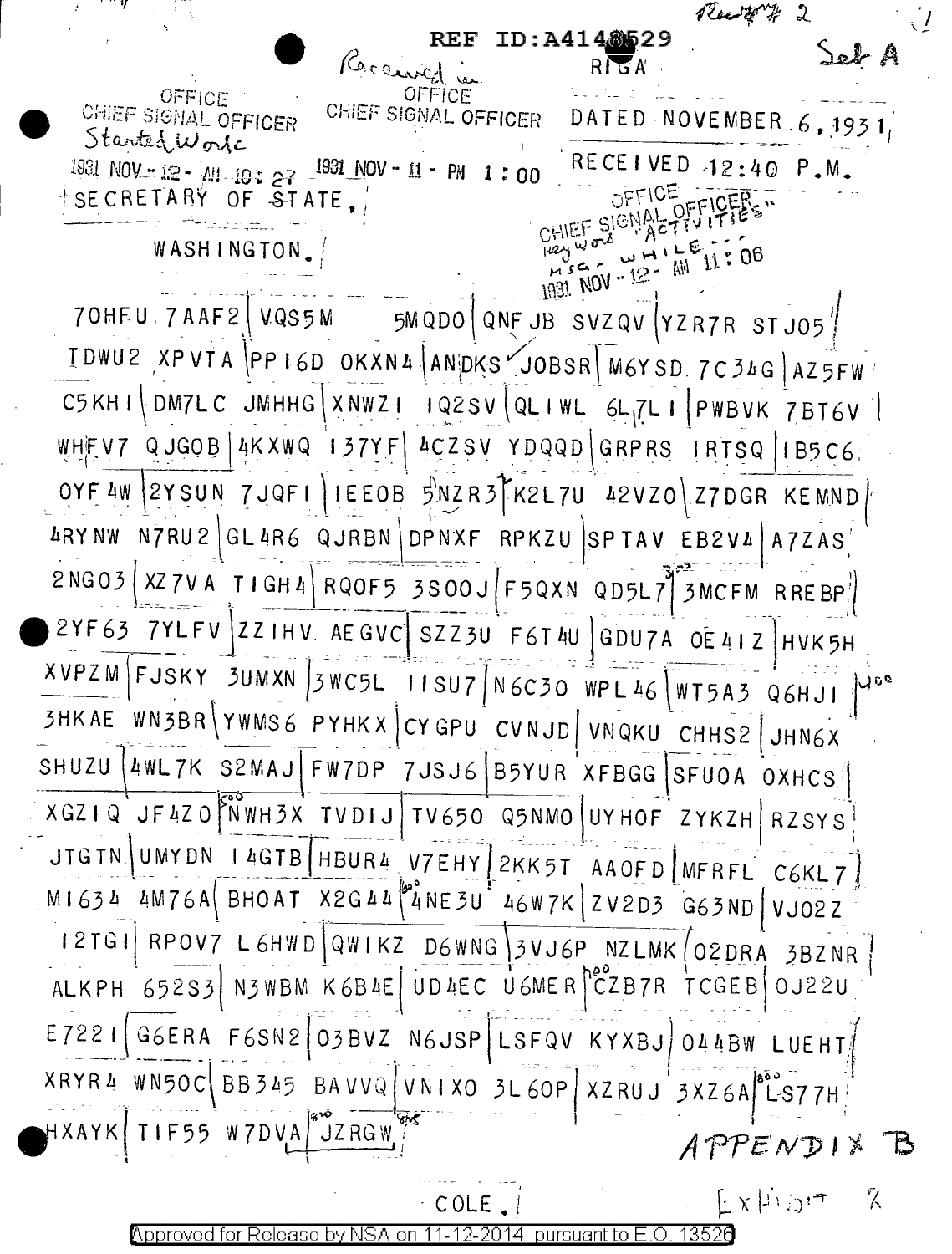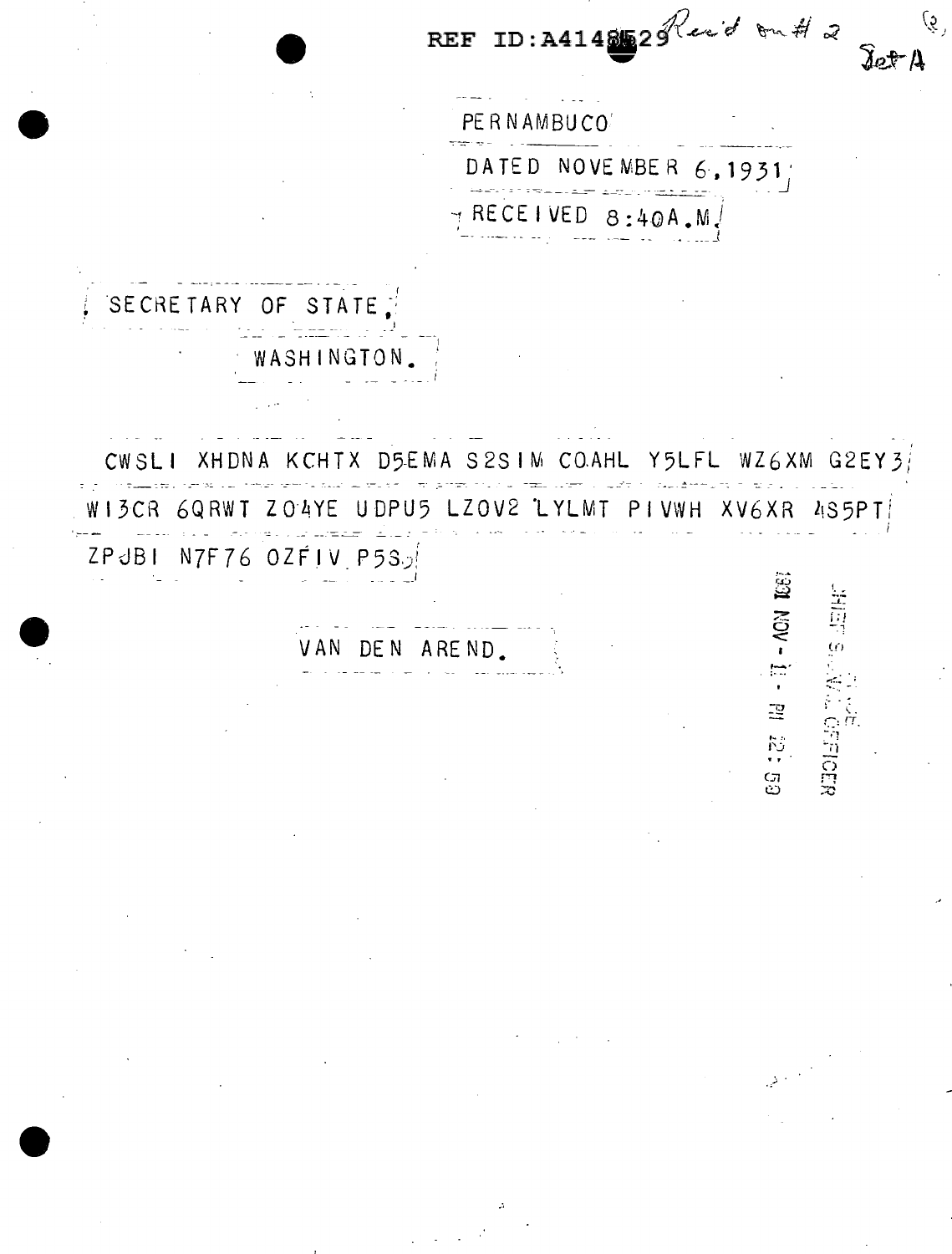Rid, on #2 REF ID: A4148529  $S_{ab}A$ 

NOGALES DATED NOVEMBER 5.  $1931$ RECEIVED  $8:44$  P.M.

SECRETARY OF STATE. WASHINGTON.

TNV4K 5KWPY NLETC 3K7LM XTFZG KQNLO 6HRJP ADNJZ 44NM5 QFEIA BCAUT KFWL 4 AZCX3 KBQHI 567A7 T2Y2M VPO5V ODZNR 6H6YZ RENL3 LZ40G J6NIP NWCMI CKWWN 7SQZG NGH71 VQKRA KRLU5 A5B2L 65UYS Q4JHP P7VG73 R330Z W3XIL RV7YU UFRS3

YOSTV

OFFICE CHIEF SIGNAL OFFICER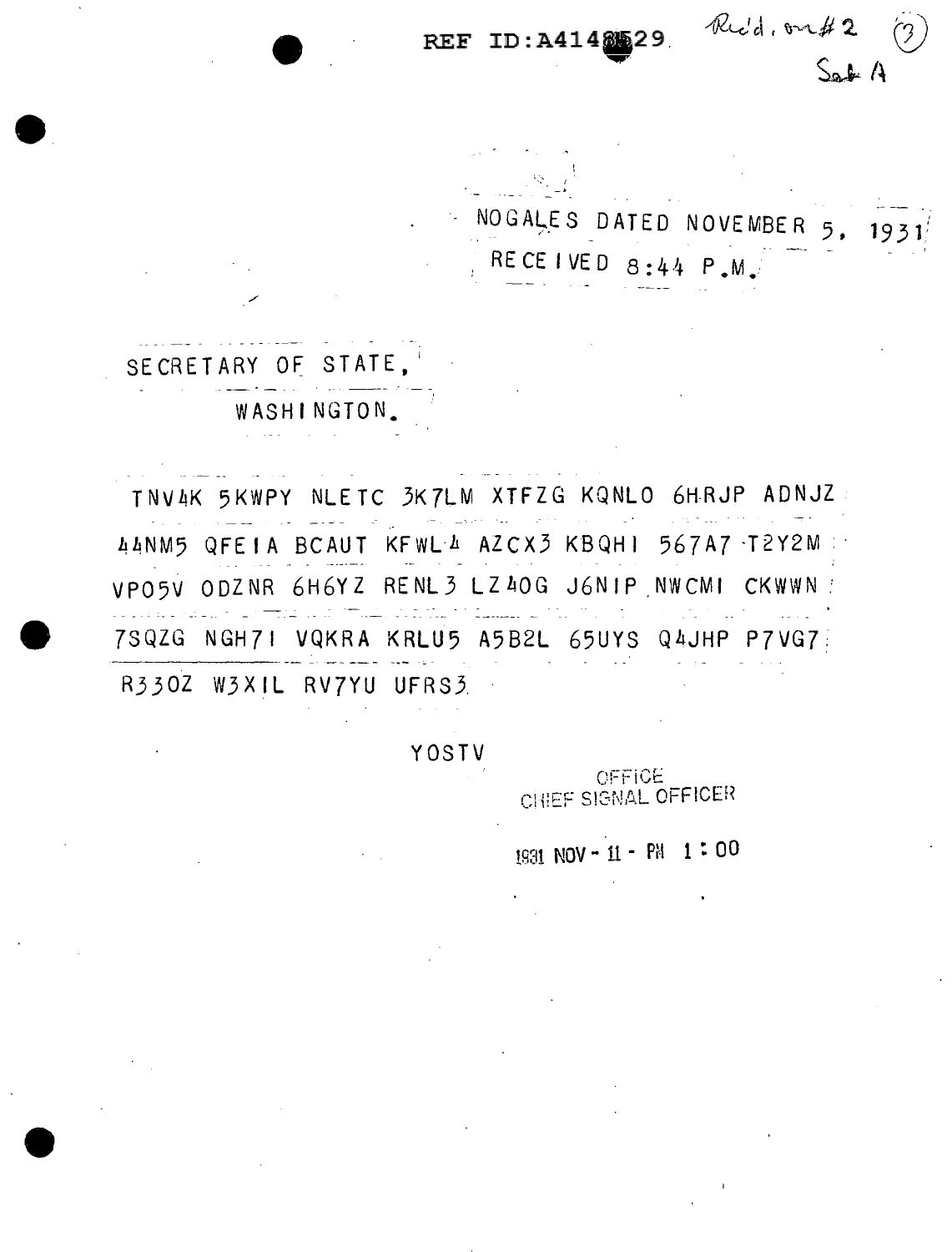ysoid m#2 **REF** ID:A41485 Jab A **SHANGHAI** SEPTEMBER 30, 1931 DATED RECEIVED OCTOBER 1, 3AM.

SECRETARY OF STATE. WASHINGTON.

 $\cdot$   $\frac{1}{2}$ 

46Z7G ENS6P KMIDY 6QN6X ADKIW IUTCE OISJO 36CMI QFZQ4, OZTIS IMSRE FMOE7 JMRUZ JM2YF CECKA FBZYX UP4QG HXPBE KZ ANR IOZH6 WTUYR P2JI5 LEGRX FLQAD GNUNE QU2GP JYNKX BIQXF W3JNB 6C6ZC KJRQF G2XKF CRQNL JVYA2 UBIEW 57SDI 2YAUJ SHO2W QAUEN ANCAE MSGLK MO5ID ZHBRO IOVZB ZB7CT JFI7D TZRPZ ITWXK PP4SO LQQWS PLLID 5ZXFQ SNQ35 3ZNOK W3RWT Y2FZ7 R346F 5XHUD SHCCQ SIYVN KRRJ3 FZ0B0 DK3KE UYCKU CPTPN KB4WM KA5V6 RZM4F BJSRF ZEBJG HMRFN EI5TS MEC7U M3IWO HBD6D 5UGE5 P3AXF 5X3LS L4CDJ Z425T KLB45 OCMEF VVJXE R37RR JALM6 CJGEO LFZR7 DLFCU KYZ4D ZIJRI

ČUNNINGHAM.

OFFICE CHIEF SIGNAL OFFICER

计分析

1331 NOV - 1i - PH 1:00

Began 10  $\frac{15}{9}$ <br>at 12<sup>15</sup>  $\mathbb{N}$  18 Key Word PRIORITIES DITOR OF THE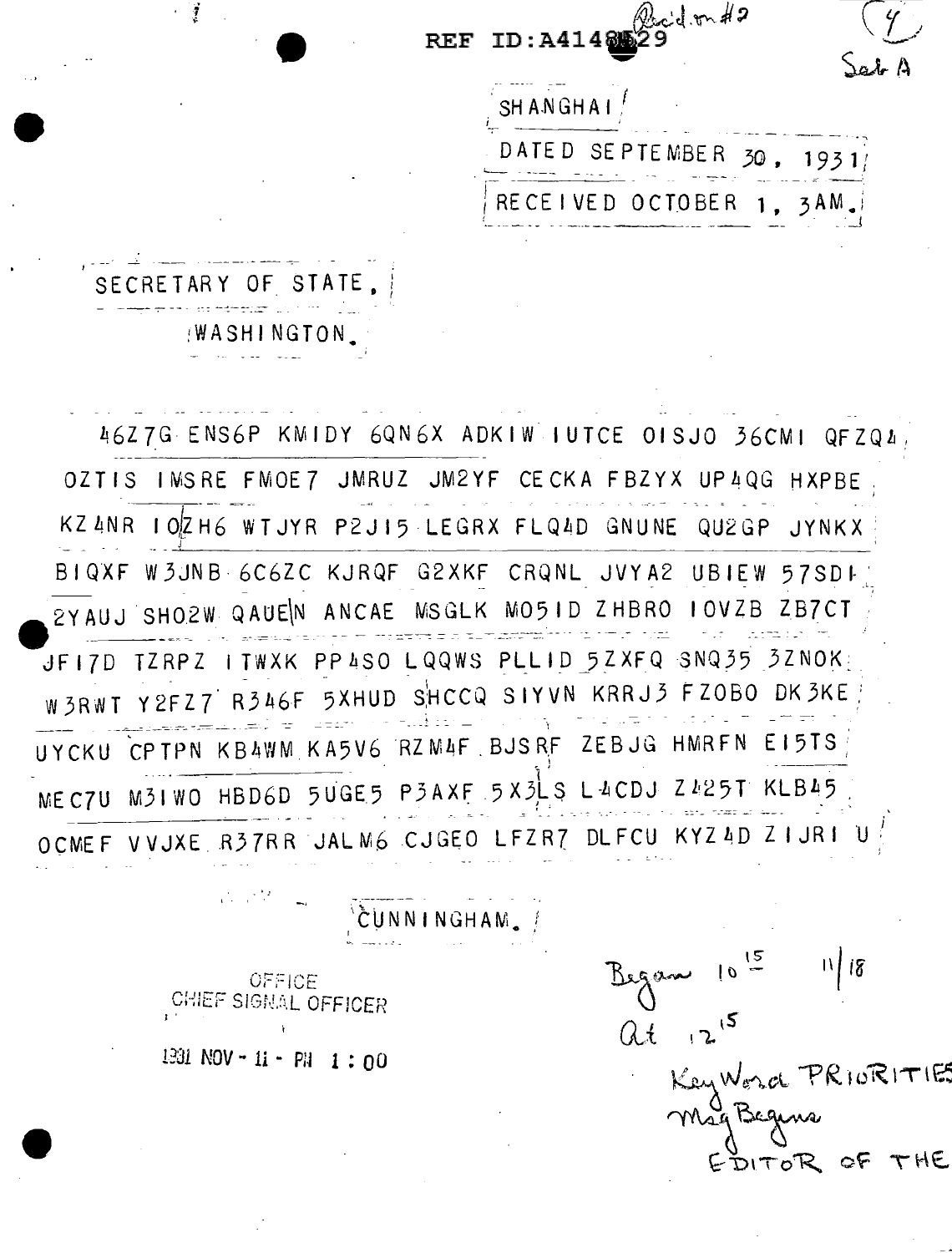ID: A4148529 Rue d. on # 2 **REF** ANTWERP, DATED SEPTEMBER 30, 1931 **RECEIVED**  $1:10PM$ 

SECRETARY OF STATE,

WASHINGTON.

HHULW XLQ27 QD2KV 54LVR RMXA2 SBRRL IDAJS ZB6YX PG102 HZLFA ANLSK YN66N HUJVK CTKS3 LODW5 3RTUE 7ZQ5H  $IVR43$ L2JQN DA5VL UBJAY A4SAN D377B KOUDP AX2WB YFWNI  $NVIX$ 2TA0Z UPIO7 QK7XT I3PBM SU7VL QJ26H I4B0E E0ZCF TJ0CT THIFZ 37ECE ULFKU SJTAW T7FL6 DYG7Y 5ILCY MLQ4T UQMSF U5UQU QJVUX DXX7N 3WKZJ、VPGH6 VQGNK X236D M4S7T S5YFI UP4J5 NVUBO 7SEYE TR5LH ZFF2X 6PRCL 74TZF XP24J OW220 50143 Q5RXB 6KJUA 6ZR6E YFN2F IVK4W QS4MO MJB7M LAA62 JAV6N 5S7V7 HJB6Z MYJEW EGPTF FZJUD

LETCHER.

OFFICE **CHIEF SIGNAL OFFICER**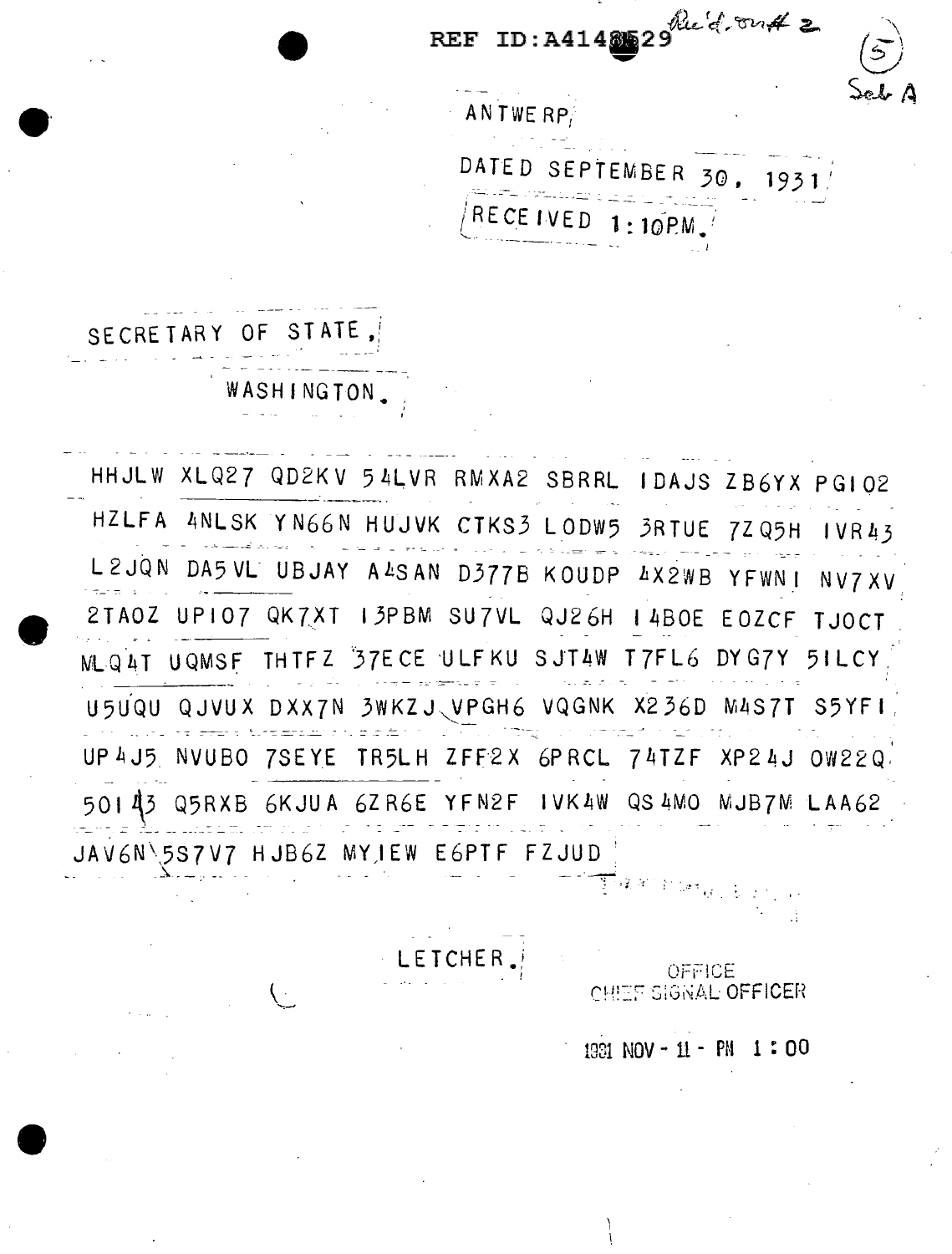REF ID:  $A414862$ 计义

EXHIBIT

3

NOVEMBER  $5.$ 1931

 $6PM$ .

AMLEGATION MONTEVIDEO (URUGUAY) } 23T4U ULIF3 4EQ3F 7QGHU XBBBP GBKYV PWNPX BS3IU Y2XTS JG33H ABALG HKTW2, OFFICE CHIEF SIGNAL OFFICER Received  $1001$  NOV - 11 - PH 1:00 STIMSON. Keyword; WASHINGTON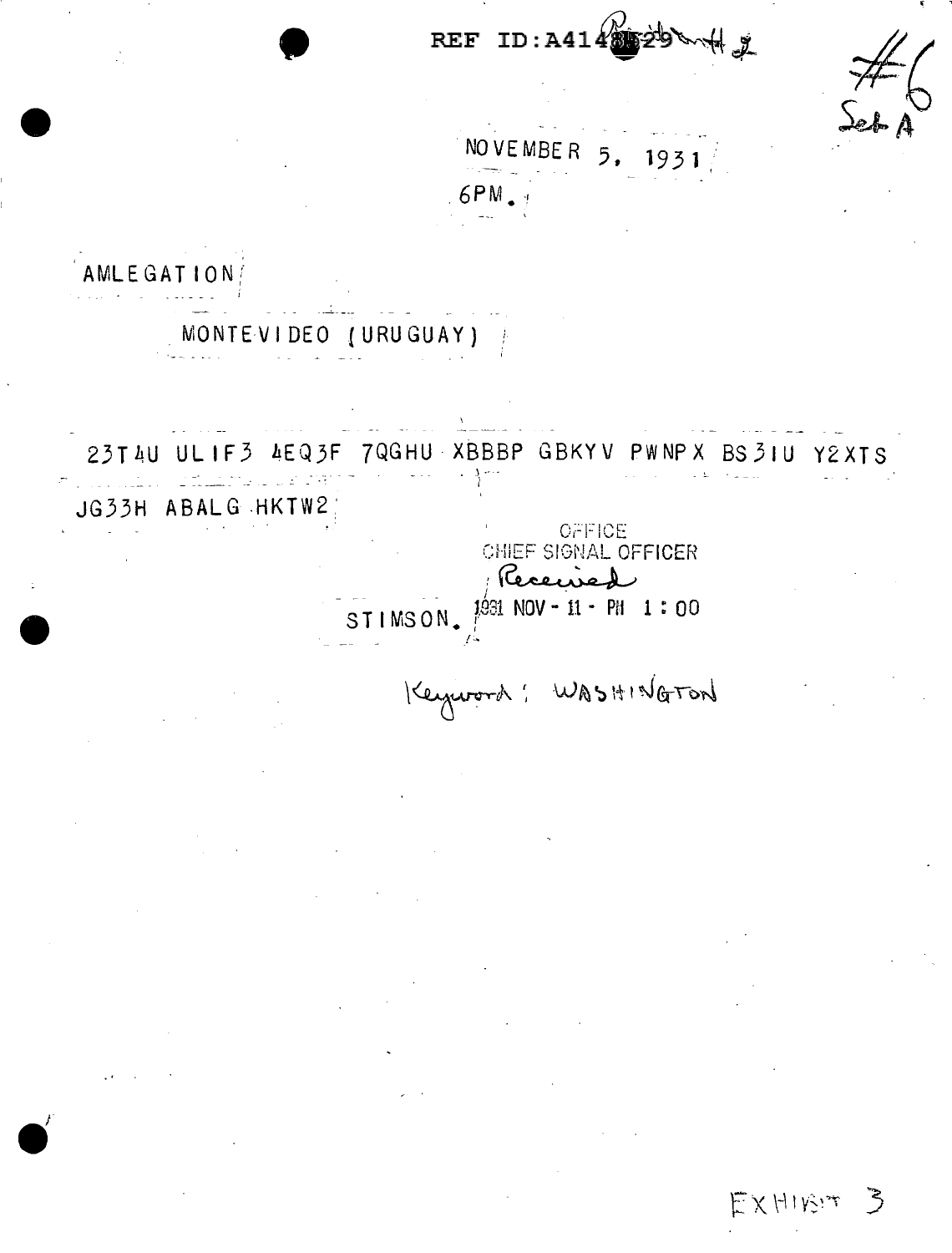

AMERICAN CONSUL TOKYO (JAPAN)

Keyword :

7DFK5 CAFAR RDVG6 ZLY5G AGGD0 AH6YF GGRAR VSODW FB7GE 2MZP5 EDBTT V6CAH OXON3 L33UN MVQDN BQMOE FFPWU ROP57 BAWYM JYNTF PIELR PXS7D QSGFJ UQPZV 3Q3UM LWOUN YO2OP. X2IA7 3CJQP BF3U4 LB2JW 5WYMB FGIS3 LVXCN MTQWO  $175$ 

STIMSON.

OFFICE CHIEF SIGNAL OFFICER Received 1931 NOV - 11 - PM 1:00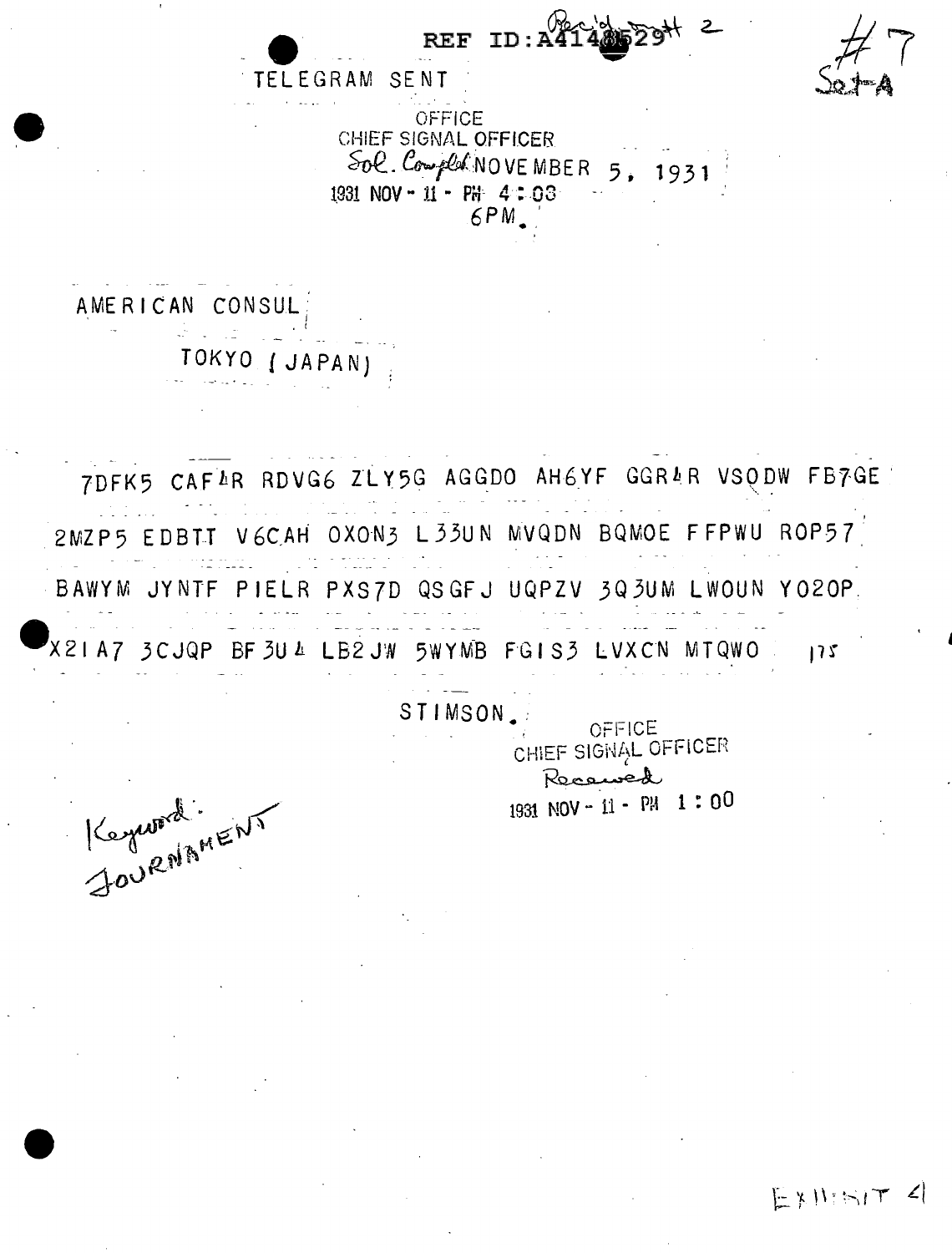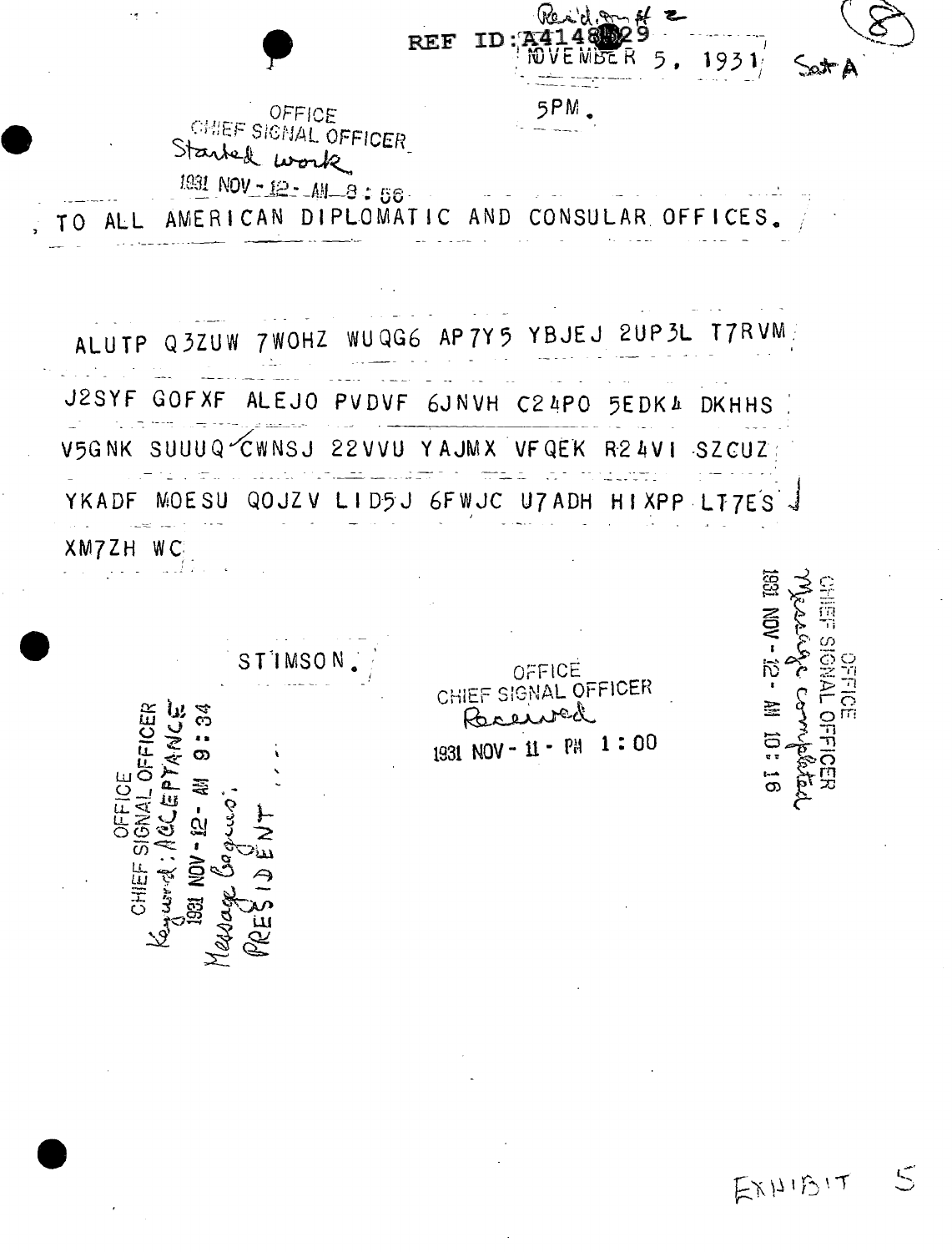**REF**  $ID:A41$  $10K104$ DATE D NOVEMBER 6. 1931 RECEIVED  $6:40$  AM. SECRETARY OF STATE WASHINGTON. VUHY3 MZ3NK MQ7UY MYKB6 NHIFA PJBHD D64DP BOYJE BRPLP 6ZR4S Y62SH MGQX3 UJIZD 4JZZZ WICZV SHZEX 1Q2A6 TA5EB C5ZLZ GBSTK PPHCM PZYDU DOQBI 5BODW WBTKH PFEQX 16T7N' YVZ62 FVAQN BDOLN 6LEIF 3VGBX YNTXP FZIFD SSVMZ DQCT5 AL3J4 ABXQG Z6Y73 6EXRN T22IK EGEOM SUAYF NAEVF  $ILOR<sub>3</sub>$ MLR4E HOICX 5F33B 4T50Q FJQFC NAV5W LPJG5 L5ZIQ S4G72 ZY2JD VLZSZ 07A2W BCN45 UWM7U LKIQH GNC52 6V4QY D6PJB UZHQM XVZ2B CBJAJ A2F6J CDJ3U NL70P PUOZO 23GDB NGBOT 6K XUP N72F7 D7T6B IXBF4 FOR25 RWLXN HPZGS MDKNT 75ZZ4 ROEDE ENBQO JQYTX V2VAO 6JOEY KUN

OFFICE CHIEF SIGNAL OFFICER

FOR BES

Jey for this GOVERNMENT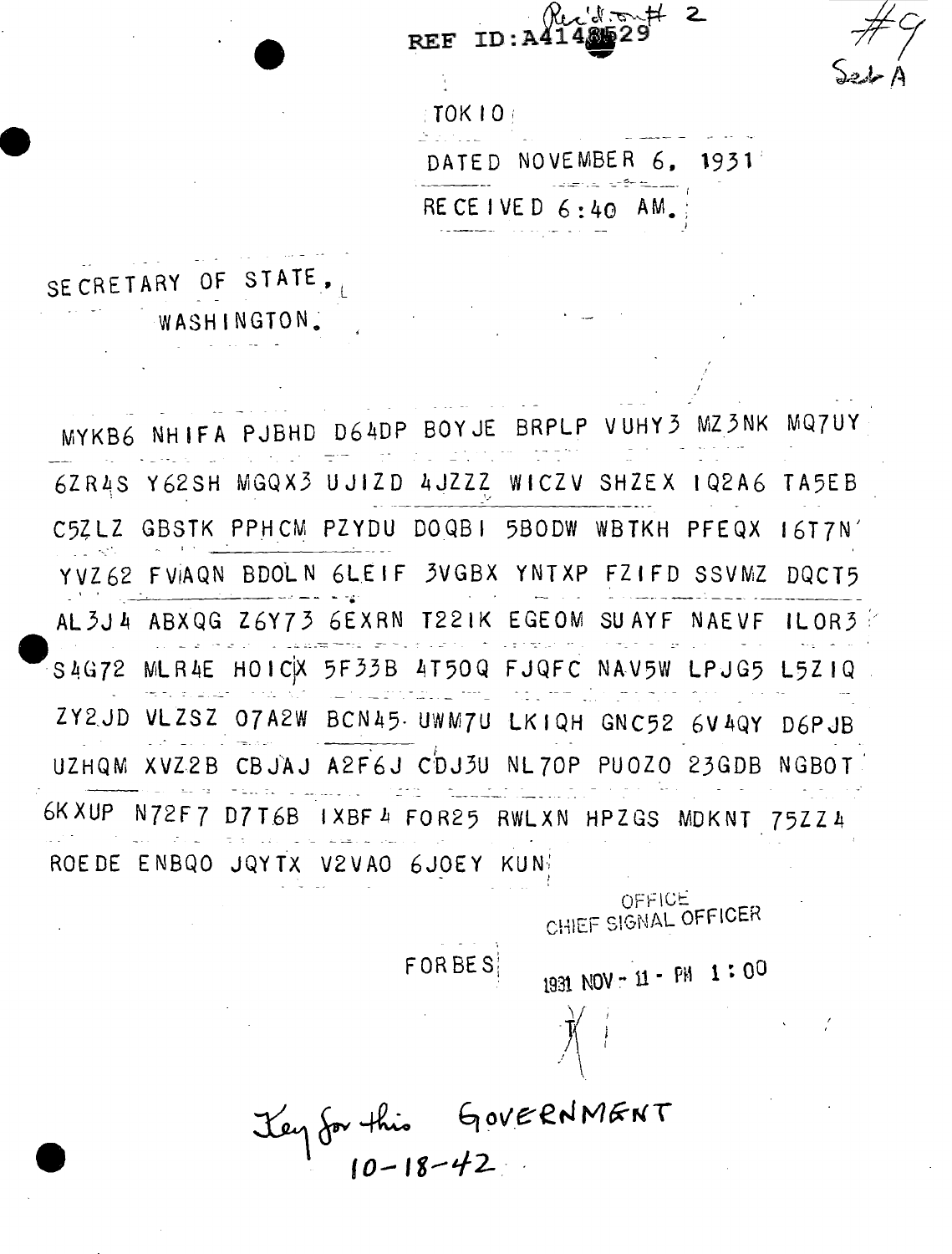

1931



**OCTOBER**  $7$  .  $9P M$ 

AME MBASSY

TOKYO (JAPAN)

CJYKM ZVXDT 6WGLZ A2AD6 XEJQS N5YUT KKHAT 57UHQ Q6KFA HHXKT VHEEV U2M2J QLQ47 P3YSL 5NVYS NS613 IBKOK  $57DLW$ WG4XC O2TLJ WKHWY QXNRH NFF5W NYTGD KMO7M KLWUK CLO7G UI4KA QM5FL IWJ3W XLVJF LJ3FY UY70L V5RG2 AJA5X A5RB0 OHKTM BICVJ 6EOIP 7EFVM SXBDG QAEOC VKS26 55C21 LAIAX RHOQW JAGVD 2TQ5B 3XFHS LAVJP AKTZF G5 DS Y Y7N61 5VRZH UZOAZ MTYXL RMOLB SSFRU URABR HPUEE VM5EF IY3L6 VNU34 BGMNQ 5P3CV WHBSF LYZUR BY7VT S4TFC PK277 4WBJP 42 3 M V DOVAI K7VTJ 645H4 MQUGJ W6ZTC EOUQH K3GOX GW4P7 IKMCA NGJ5J 6JCFK QOGV2 HTBPH W5R25 LT3G2 DJDSC ZPB07 C5334 YNJFJ WUFCP C56Y7 BTLA5 XUKXE ZKDVA **LABAL MON = ILL = RIN & & BOO** 

STIMSON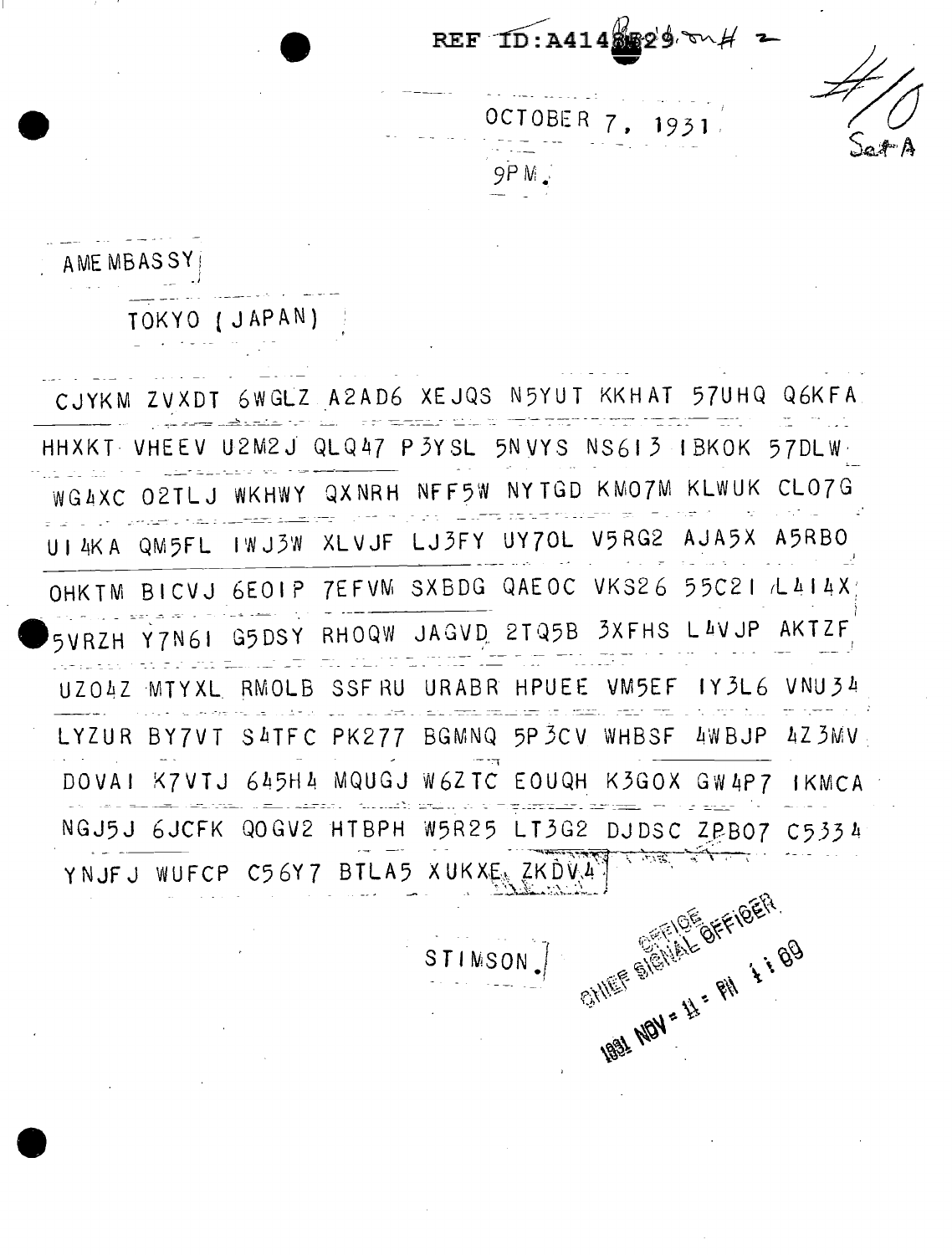|        | REF ID:A414               |
|--------|---------------------------|
| FFICER | HANKOW                    |
| 1:01   | DATED NOVEMBER 5.<br>1931 |
|        | RECEIVED 10:42 PM.        |

IGFAICE CHIEF SIGNAL O

1931 NOV - 11 - PH

## SECRETARY OF STATE WASHINGTON,

 $6$ PSUL S6JXE HO4UV WSMI5 4JHH4 3KGIQ  $\sqrt{f}$ FQ5I SRWBR<sub>10</sub>OGVY7 25RQP V6PV6 W342H 7FXSB FEI2W 3XK5Q EBTYE H56WJ WVNSK  $2MPVH$  BTNOC  $|^P$ ENABL NJRZG,  $3HWLB$  BRRKG, BDYKG V70L7,  $34321$ BL5YQ<sub>(A</sub>W7DK5 TAKAY UZ7XS 5367D RDDLA LYG3P 4WOLF 14UF2 ZD4BR OLCSV HKP4J KGN5N 3YOM5 PHG7A JPDPE FIVSA REBEN AKTE 2 KWPOW EI56G VEB5H 6GOKW UC6MX AG6Z6 LIYUM KWYXD C2AXL P7M60 OYLAW WYTH7 AJIDA YV2UW QHKNU HME 6M 5BVSW 27EVT MC25P 2DTMC S4GBP IPVNO E4X77 WLZM6 03JG6 J43BG O2GPP CXTAF CL5IH IZWDU INAXU BXIGB JD2R5 PQSFX W6HSC CEVL3 YPRH4 HTMX3 QX4Z1 KUKSR 64KOR 1230Z S7KAV L4ERZ J6HAK LFEQL 2LRQS BS50B OTN6V DOWELL ADZDY ANGFG TTME A 3PRNE 50SMF UZVXU BGAUX AMGET CBKTR 5DGOA Y6JAG NN504 HZ JFK WLTGB EBOYC OTZDL U53VO OJTBG CONNV J7TEW SOUAM  $K6$   $4$ L  $4$  L GCH  $2$  FT  $XTP$  RGF AO 5W 7UC OL 7HE 37C  $AS$  RPOSA LZ QAG  $XBODJ$  CC4ZU  $XT3AU$ DYQBX BXOFZ BPFGM KI6AF ULVEH PVZTB  $\frac{3}{100}$  AMXTE XOUXE KVZJ6 PJ7DK MSTZ4 JGBDO JDE20 ROTNM'  $7$  in .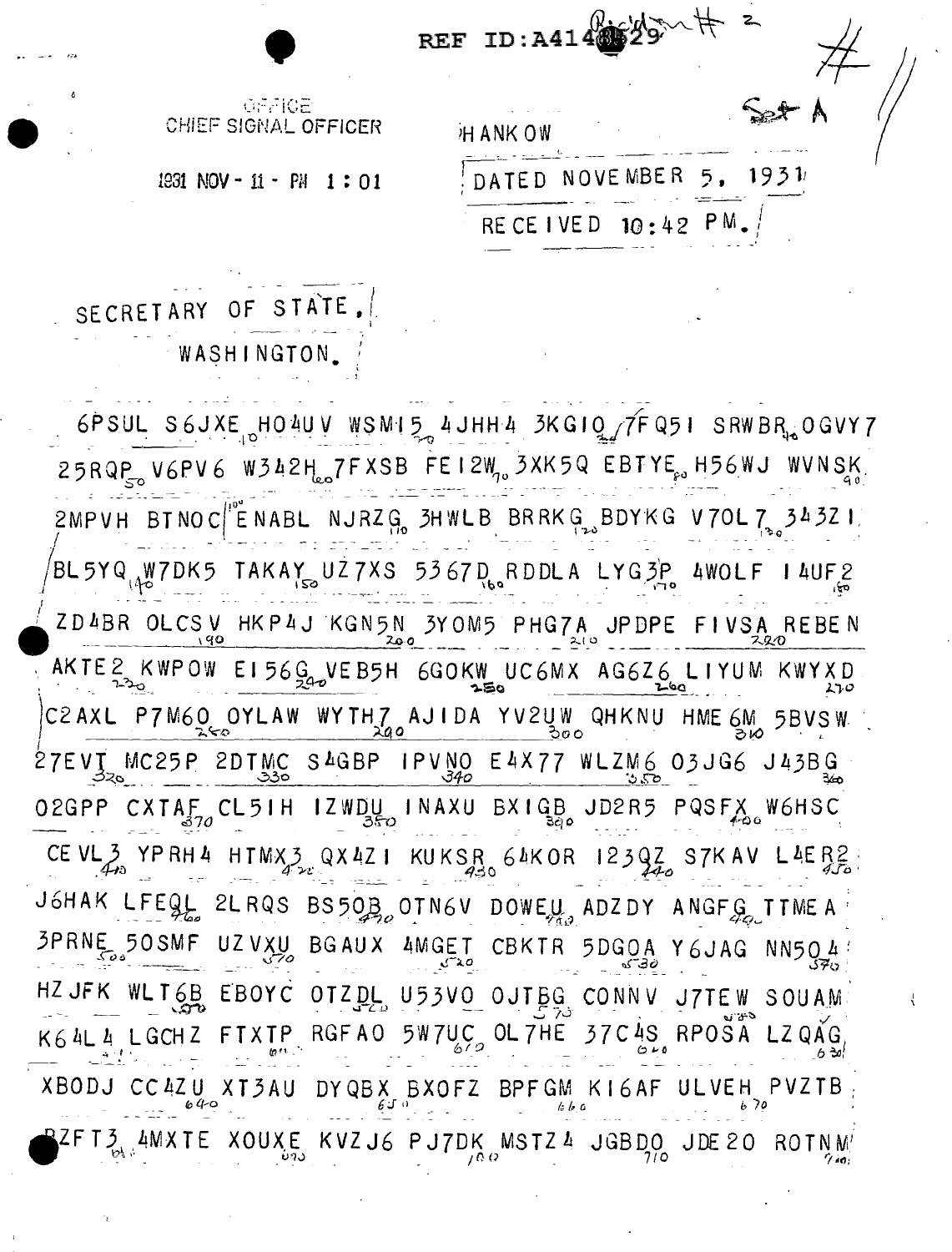## 留州2 REF ID: A4142

 $2FX$  UFN6D Z7WBJ DY5YE, VIPT2 1JX  $\frac{1}{256}$  OYOFC INVJY WBQNW YBO5Y YG7VC JBSYV NFFKG VAGYP TTQAM G7UTL Y5X5U Q42DP 64EK7 MYM5A AEAOK 3HEHV HWZPI LDUNM WHAAW RUSEC GACSN A7TMP ZD3ZT UDLES Y7JWJ 63PZ

**ADAMS** 

OFFICE CHIEF SIGNAL OFFICER